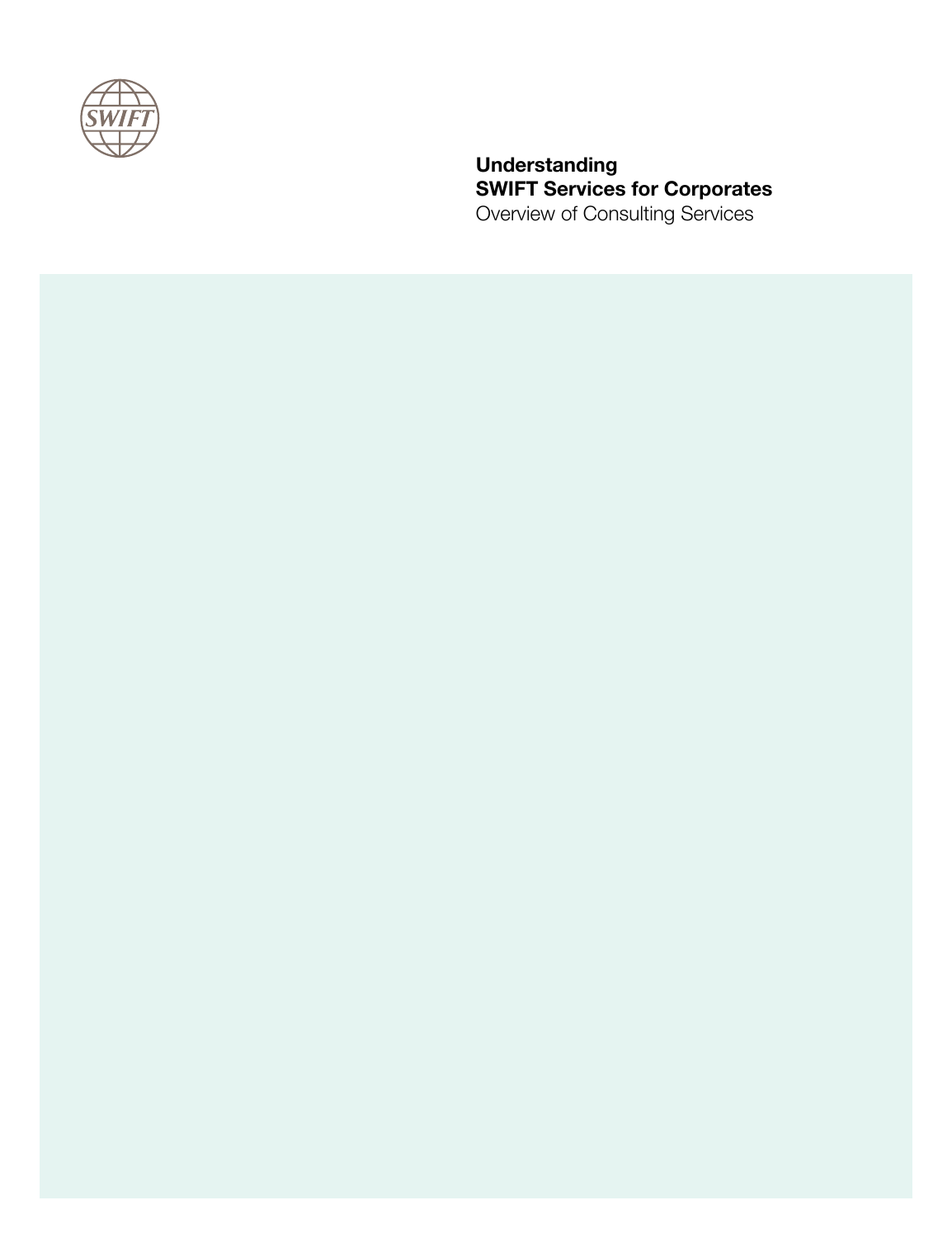| Challenges of Multi-Banking                   |    |
|-----------------------------------------------|----|
| Why SWIFT for Corporates?                     |    |
| Introduction to SWIFT Services for Corporates | .h |
| The Onboarding Journey                        |    |
| <b>Additional Business Components</b>         |    |

Corporates face considerable challenges in coordinating the many bank accounts and multiple bank communication channels that are needed for effective treasury management. These challenges range from the high cost of multiple bank interfaces, complex and varied security and contingency arrangements, and an inability to view cash positions across your global bank network. These issues (amongst others) introduce excess costs, as well as process and liquidity inefficiencies to cash management and related financial operations.

SWIFT Services for Corporates



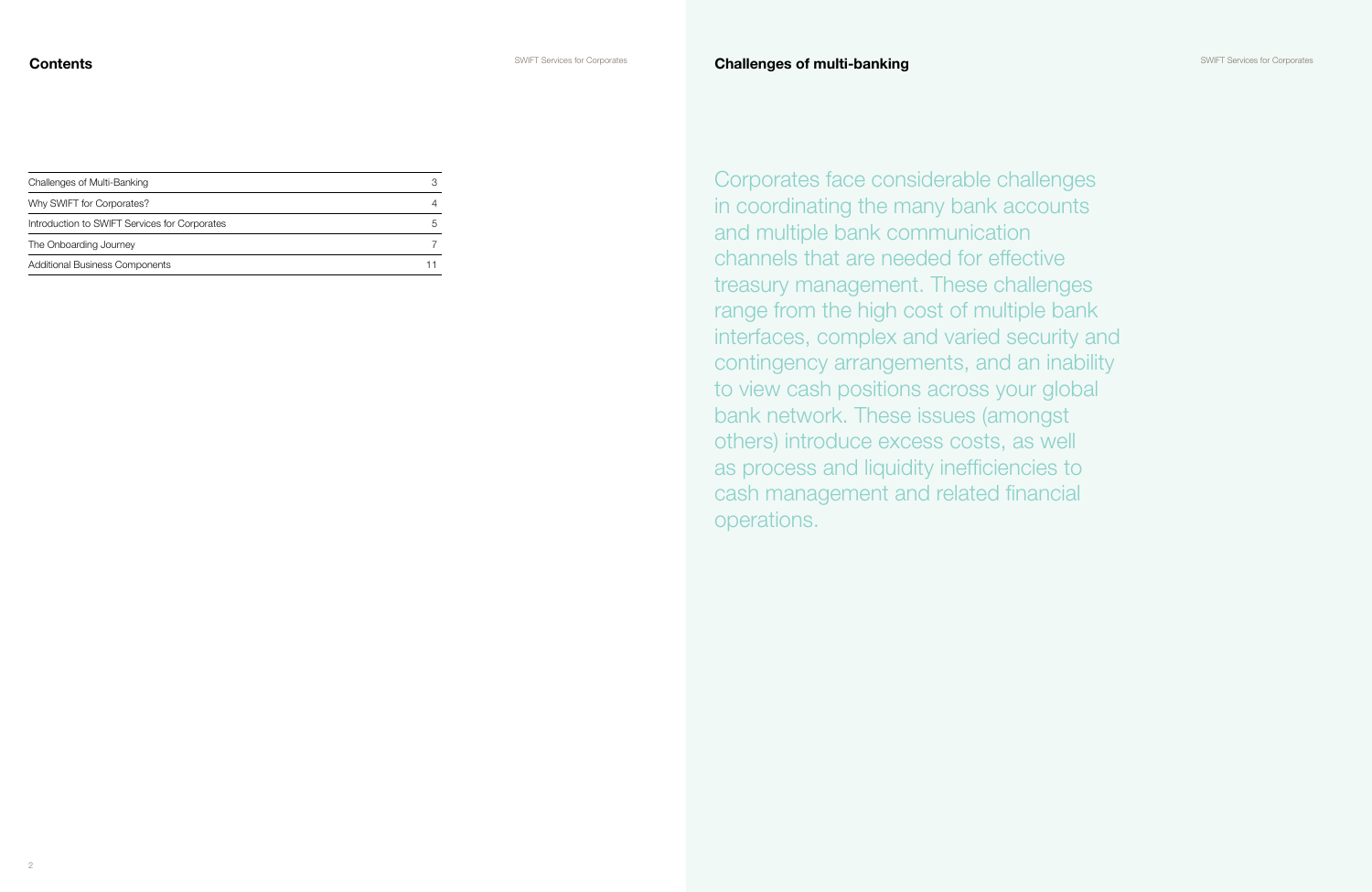# **SWIFT Services for Corporates**

| <b>Professional</b><br><b>services</b>                      | - Expert advice from trusted SWIFT<br>professionals<br>- Building in-house SWIFT expertise<br>- Customised support to operation<br>management              |
|-------------------------------------------------------------|------------------------------------------------------------------------------------------------------------------------------------------------------------|
| <b>Improved</b><br>processes                                | - Automated and standardised<br>processes<br>- Increased staff capacity and<br>productivity<br>- Reduction of in-house operational<br>and IT costs         |
| <b>Increased</b><br>visibility                              | - Full overview of cash positions<br>- Optimised working capital<br>management<br>- Efficient use of credit lines                                          |
| <b>Enhanced</b><br><b>security</b><br>and risk<br>migration | - Highest standards of security,<br>reliability and confidentiality<br>- 24/7/365 availability<br>- Compliancy with local and<br>international regulations |

SWIFT addresses these challenges by providing treasurers and finance managers with a bank-neutral, secure channel to access cash, treasury and trade services from multiple banks in a consistent way. Tangible benefits for corporate treasurers are realised in four key domains:

SWIFT and especially its cloud-based connectivity solution, Alliance Lite2, provide an easy, reliable and secure way to reach your correspondents using a single channel. However, there are important aspects to consider and know before being fully onboarded with your financial correspondents.

To maximise the full SWIFT experience for Corporates, SWIFT now offers a global services programme with a specific focus on the corporate community. Over the many years of onboarding corporates to SWIFT and to their banks, SWIFT Services has developed a methodology to ensure a smooth onboarding journey for our corporate customers.

Our expertise in the industry and exposure to different business flows, standards and market practices can help you to analyse and define the best solutions for your organisation. We offer customers value-added services in the areas of project management, onboarding, implementation and training.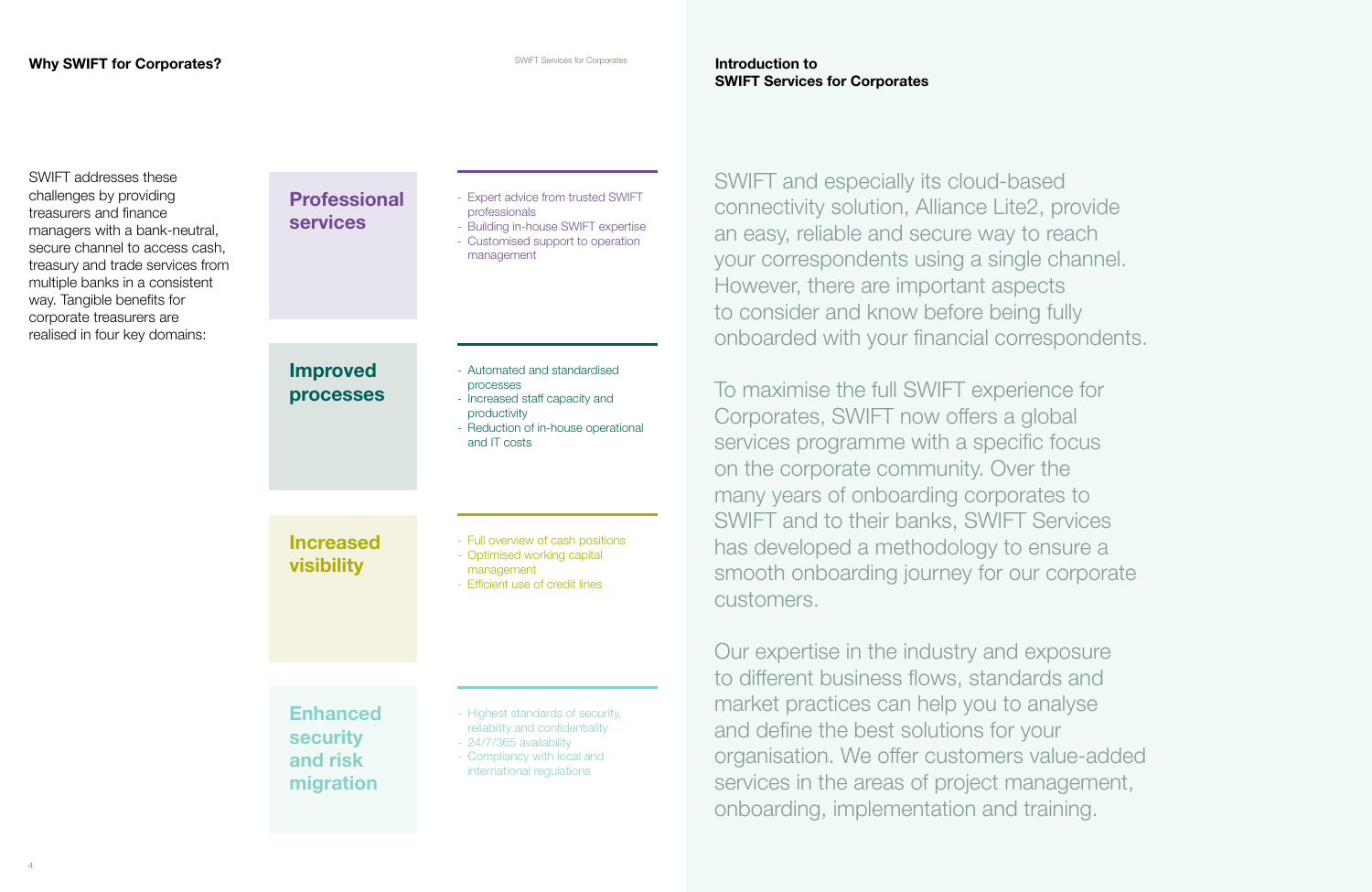# **In-depth knowledge and communityoriented mindset**

SWIFT's expertise in the financial services industry and exposure to different business flows, standards and market practices can help you to analyse and define the best solutions for your organisation. As a cooperative, SWIFT is committed to providing secure, reliable and efficient services and delivery to our community.

# **Focussed assignments**

Well-defined scope and strong experience of financial operations, ensures concise assignments delivered at a competitive price. Insights, required tools and recommendations are provided to help drive, prioritise and implement change.

# **Unique access to benchmarking data**

Established as the global backbone of the financial industry, SWIFT draws upon its diverse sources of message traffic data to bring you a rich portfolio of business analysis and market intelligence. Our intelligence helps you understand and compare your performance against the market, and can also help to enhance your operational efficiency.

# **Neutral advice**

SWIFT is a community-based, noncommercial organisation, providing independent advice in line with market standards. As the preferred Standards and Messaging Services provider for the financial services community, our customers benefit from best practices, reduced cost and mitigated risk.

# **Proven methodology and references**

Our proven methodology and on-theground experience with a large number of customers, including major transaction banks, payment factories, market infrastructures and corporates, provides you with the best insights and analysis to achieve operational excellence.

# **From strategy to quick wins**

Strong customer collaboration concludes in a set of recommendations incorporating:

- 1 Quick wins with a typical implementation period of less than three months
- 2 Tactical changes requiring implementation of only three to nine months
- 3 Strategic changes with the highest impact on cost and risk reduction, taking just over a year to implement.

Corporate users can take advantage of SWIFT's expertise either for a part of the project or entirely. The entire project can be completely outsourced to our team to ensure your implementation will be done based on our knowledge of best practice and effective solutions from within the industry.

To ease the corporate onboarding process, a SWIFT project manager is assigned to the end-to-end project and acts as a single point of contact throughout the project lifecycle. The SWIFT project manager coordinates plans and oversees the delivery of all critical steps in the project, and takes a proactive attitude towards issues and actions to ensure the appropriate follow-up actions.

Corporates that are running a SWIFT implementation project will need a number of different types of services at various stages of the project lifecycle. By bundling individual service components in pre-defined bundles (Bronze, Bronze+, Silver, Silver+ and Gold), SWIFT aims to provide your company with a more coherent and handheld approach from the start until the end of the project life cycle.

|                                         |                                           | $\mathbf B$<br>$B+$<br><sub>S</sub>          |                                                                                        |                                         |                                                |  |
|-----------------------------------------|-------------------------------------------|----------------------------------------------|----------------------------------------------------------------------------------------|-----------------------------------------|------------------------------------------------|--|
|                                         | <b>Bronze</b>                             | <b>Bronze+</b>                               | <b>Silver</b>                                                                          | Silver+                                 | <b>Gold</b>                                    |  |
| I. Project<br>preparation               | Awareness<br>workshop                     | Awareness<br>workshop                        | Awareness<br>workshop                                                                  | Awareness<br>workshop                   | Awareness<br>workshop                          |  |
|                                         |                                           | <b>SWIFT onboarding</b><br>assistance        | SWIFT onboarding<br>assistance                                                         | SWIFT onboarding<br>assistance          | SWIFT onboarding<br>assistance                 |  |
| II. Project<br>management<br>assistance | E2E project man.<br>assistance            | E2E project man.<br>assistance               | E2E project man.<br>assistance                                                         | E2E project man.<br>assistance          | E2E project man.<br>assistance                 |  |
| III. Project<br>delivery                | <b>Alliance Lite2</b><br>implementation   | Alliance Lite <sub>2</sub><br>implementation | Alliance Lite2<br>implementation                                                       | Alliance Lite2<br>implementation        | Alliance Lite <sub>2</sub><br>implementation   |  |
|                                         | <b>Remote Business</b><br><b>Training</b> | <b>Business Training</b>                     | <b>Business Training</b>                                                               | <b>Business Training</b>                | <b>Business Training</b>                       |  |
|                                         |                                           |                                              |                                                                                        | Business and<br><b>Technical Design</b> | <b>Business and</b><br><b>Technical Design</b> |  |
|                                         |                                           | <b>Pilot Bank</b><br>onboarding              | Onboarding of 5<br><b>banks</b>                                                        | Onboarding of 5<br>banks                | Onboarding of 5<br>banks                       |  |
|                                         |                                           |                                              |                                                                                        |                                         | Integration of your<br>back office(s)          |  |
| IV. Ongoing                             |                                           |                                              | $D_{\text{max}} = f M_{\text{max}} + D_{\text{max}} + D_{\text{max}} + D_{\text{max}}$ |                                         |                                                |  |

### **Overview of the different bundles**





The SWIFT Services for Corporates onboarding journey has four phases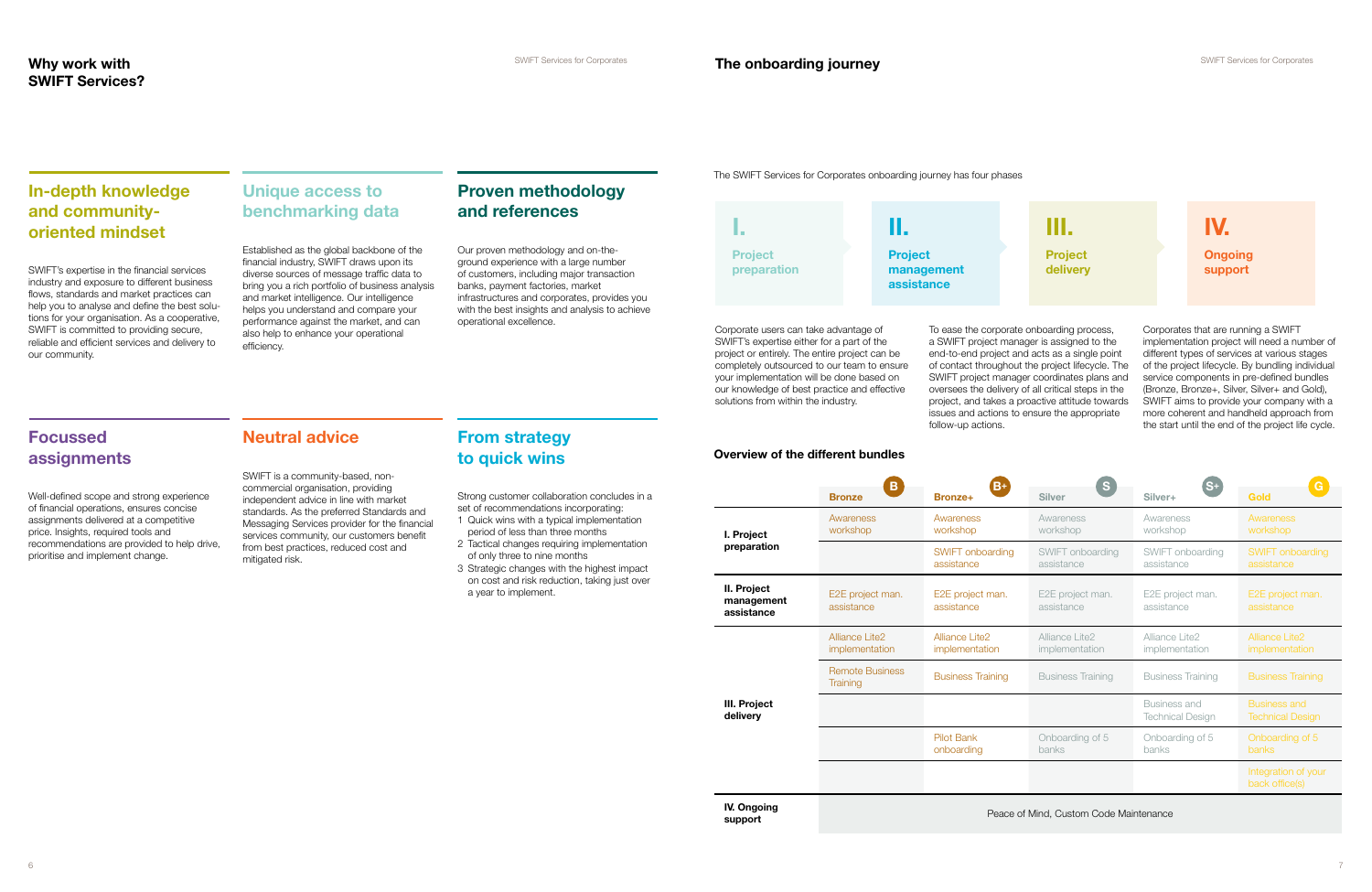# **Business and technical design**

To review the current business operations and technical infrastructure and deliver implementation roadmap with recommendations.

SWIFT has developed a methodology to efficiently analyse the technical and functional readiness of your institution for SWIFT for Corporates setup, including the impact of SWIFT messaging on systems, teams, procedures and preparation for change management.



# **Awareness workshop**

To help assess the impact of the implementation of the SWIFT channels and provide information on SWIFT resources available to help.

SWIFT will work with the corporate project team to come to a common understanding of the project parameters, expectations, timelines, dependencies and what steps need to be undertaken with the main counterparties such as:

- Internal business team(s)
- SWIFT
- Cash management banks
- System and service providers

# **Integration of back-office system**

To integrate your back-office systems more effectively with SWIFT.

Drawing upon extensive industry experience, our Integration Services team can help you overcome existing integration challenges using our state-of-the-art tools such as SWIFT integration layer. Our tried-and-tested methodology offers endto-end services such as analysis, design, development, testing, project management and support.

# **Alliance Lite2 implementation**

### To install and customise Alliance Lite2 interface and go live.

SWIFT will assess the impact of the SWIFT channel and will provide users with an Alliance Lite2 configuration matching their specific operational needs, end-to-end implementation project management, a basic understanding of SWIFT terminology, remote installation of Alliance Lite2, and a remote hands-on introduction to day-to-day Alliance Lite2 tasks. In collaboration with your company, SWIFT will assess the impact of the implementation of the SWIFT channel.

# **Bank onboarding**

To facilitate a smooth end-to-end bank onboarding process for all or selected bank partners of the SWIFT solution components.

The onboarding project with the cash management bank includes preparation and kick-off meeting, data analysis, project definition, planning & coordination, and testing assistance. SWIFT will also enable you to use MyStandards to have access to message specifications from major banks and market practice groups such as Common Global Implementation (CGI) or SEPA.

# **SWIFT onboarding assistance**

To assist you with the onboarding related tasks in order to reduce the time requirement to join.

Following the kick-off session, we will explain the SWIFT onboarding process to your team, assist with the completion of project set-up ordering forms for the SWIFT Products and Services you require. The aim of this component is to enable faster joining, saving your company the resources required to get connected.

# **Business Training**

To ensure that your company has acquired a solid understanding of the SWIFT Offering.

Our business training will provide your company with an overview of the products and services that are closely related to your operation over the SWIFT network. The content and format of this training programme is customised to the specific requirements of your company.

# **B S B+**







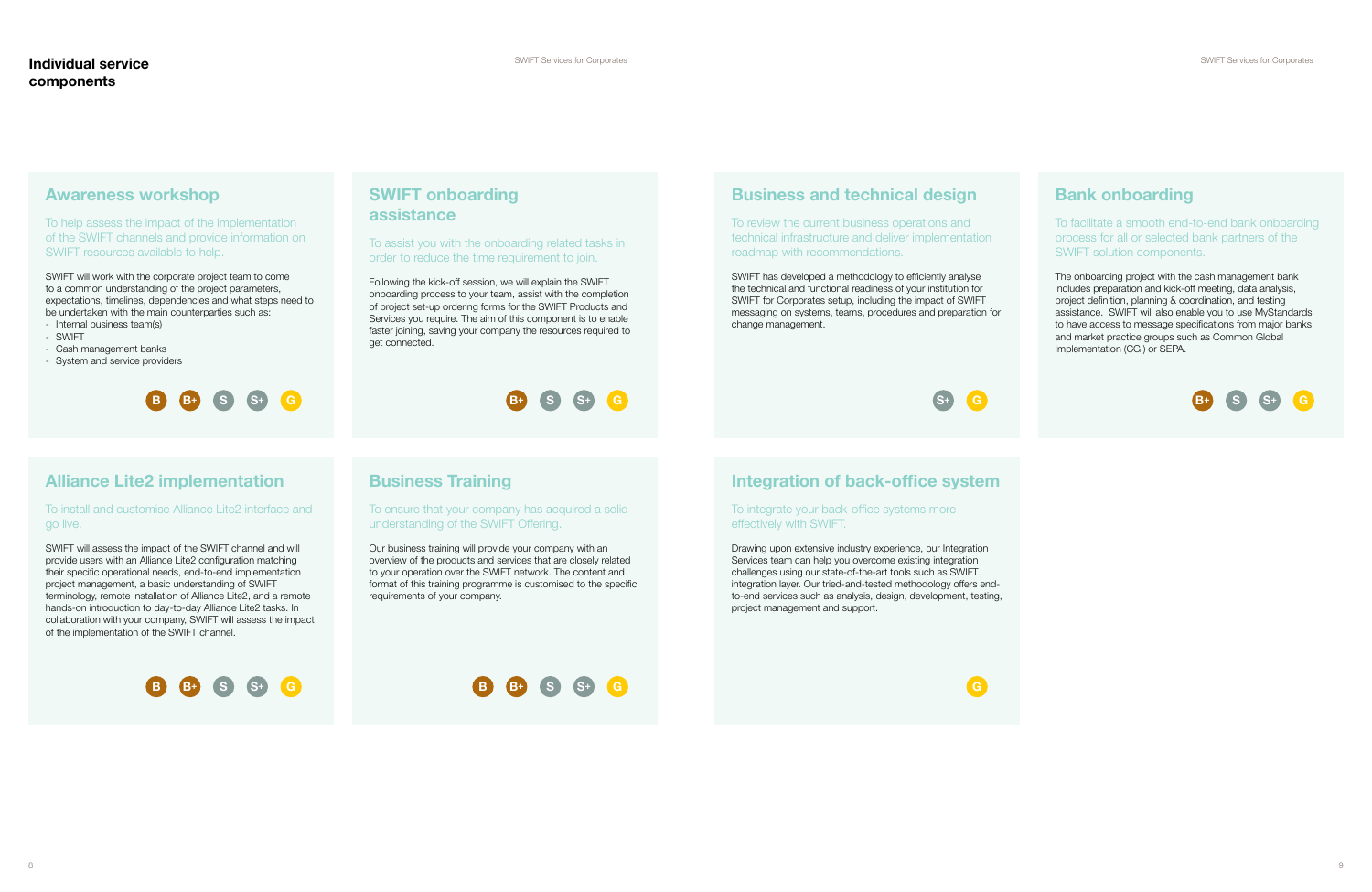# **Peace of Mind**

To provide handholding support and entitlement to additional standard and specific configuration changes.

Peace of Mind Customer Support service provides the customer with technical and operational changes after the Go Live of Alliance Lite 2 such as:

- Additional configuration changes
- Handholding
- Relationship Management (RMA) Optional

## **Custom Code Maintenance**

To provide assistance with investigation and resolution of issues linked to custom code.

### Custom Code Maintenance package covers:

- 24 x 7 support assistance complemented with 12 x 5 Custom code assistance
- Storage of Documentation and Code to allow for easy troubleshooting
- SWIFT Release impact assessment
- Forward compatibility assessment

### SWIFT Services for Corporates also provide additional business components that can be combined with bundles:

### **MyStandards**

MyStandards is an industry initiative simplifying the communication, implementation and maintenance of all standards-related information between you, your banks and different industry initiatives in a central, userfriendly web platform.

### **Standards Consulting**

Whether prompted by regulation or market initiatives, understanding and implementing changes to industry standards can be challenging. Drawing upon our unique expertise, we can help you to update and extend your catalogue of specifications and map existing capabilities to new functions. Our gap analysis methodology can help you to understand how new standards implementations will affect your business operations.

### **SWIFT Scope for Cash Reporting solution**

SWIFT Scope for Cash Reporting provides an end-to-end onsite solution bringing full visibility on an organisation's daily cash position. It combines the statements from all bank accounts of an organisation, including both the balance and transaction details of each bank account. This powerful end-toend business intelligence solution deployed on your premises is lightweight and easy to implement.

### **SWIFTRef**

SWIFTRef packages help validate and maintain the necessary payments reference data related to suppliers, clients and employees from different sources.

### **3SKey**

SWIFT helps corporates execute transactions securely with multiple banks and individuals through 3SKey, a multi-bank and multichannel solution that authenticates and approves operations using digital signatures and strong authentication through a single token.

### **Sanction Screening**

Sanctions lists are constantly evolving and customer and supplier databases should also be screened regularly in order to ensure ongoing compliance. SWIFT leverages its unique place in the industry to collate and standardise the main sanctions lists and can help you achieve and maintain compliance with sanctions screening requirements.

### **Digital Trade Services**

As global trade moves to open account terms, digital communications can bring greater efficiency and reliability across trade and supply chain solutions. You can reduce risk, enhance the efficiency of your processes and improve liquidity management by the support of SWIFT's trade digitisation solutions such as:

- The Bank Payment Obligation (BPO) is a digital instrument which supports trade settlement using ISO 20022 data structures and automated matching.
- The MT 798 message is a multi-bank standard for automating corporate-to-bank documentary trade flows, such as letters of credit and demand guarantees.

### **SWIFT Customer Security Programme**

SWIFT is committed to keeping global banking safe and this can only be achieved by adopting a collaborative approach between SWIFT, its customers, overseers and third party suppliers. Customer Security Programme (CSP) aims to improve information sharing throughout the community, enhance SWIFT-related tools for customers and provide audit frameworks. Through the programme, SWIFT will also share best practices for fraud detection and enhance support by third party providers.